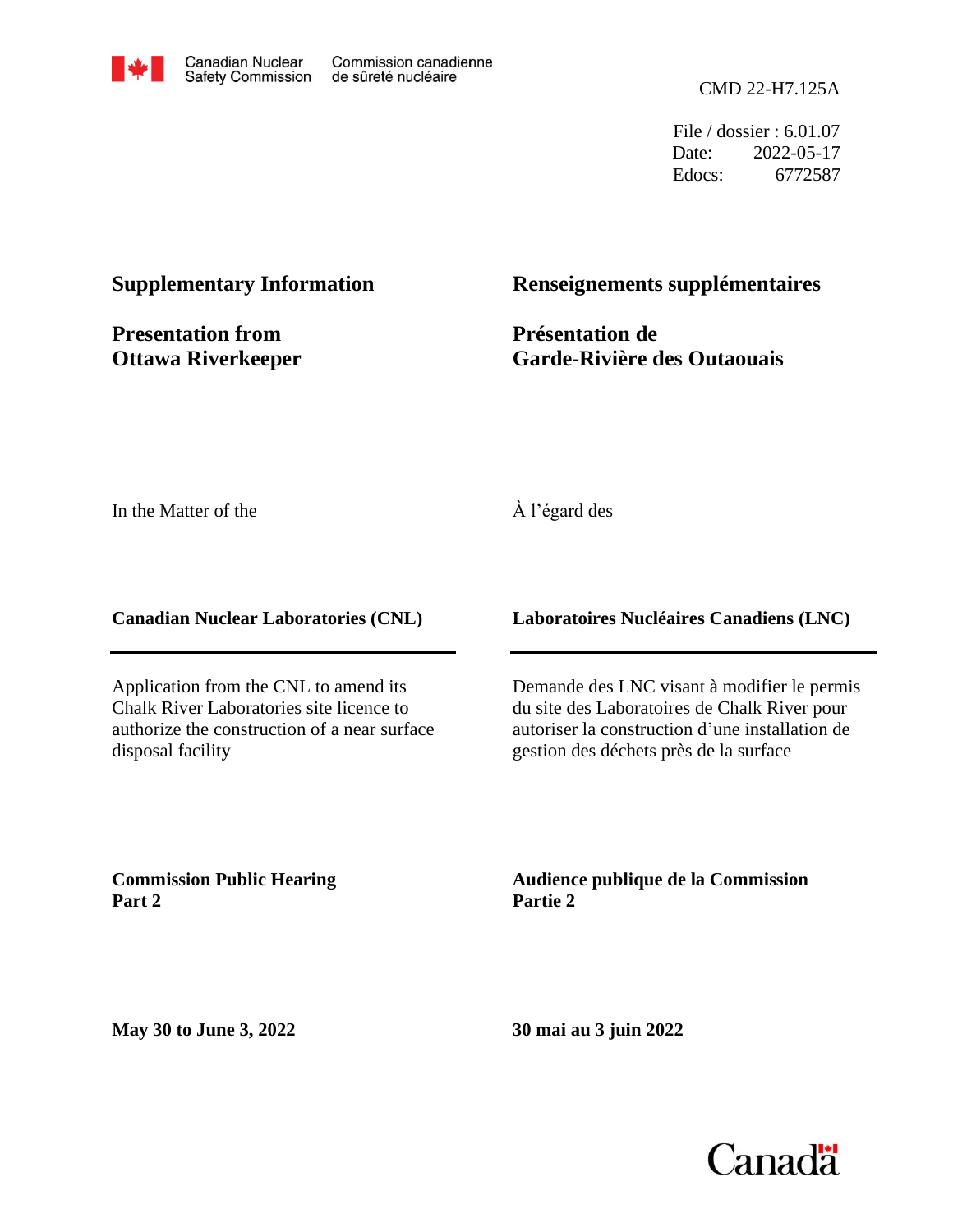# **Ottawa Riverkeeper's intervention on the NSDF proposal at Chalk River**

May 30, 2022

Intervenors:

Laura Reinsborough, CEO and Riverkeeper, Ottawa Riverkeeper

Larissa Holman, Director of Science and Policy, Ottawa Riverkeeper

1

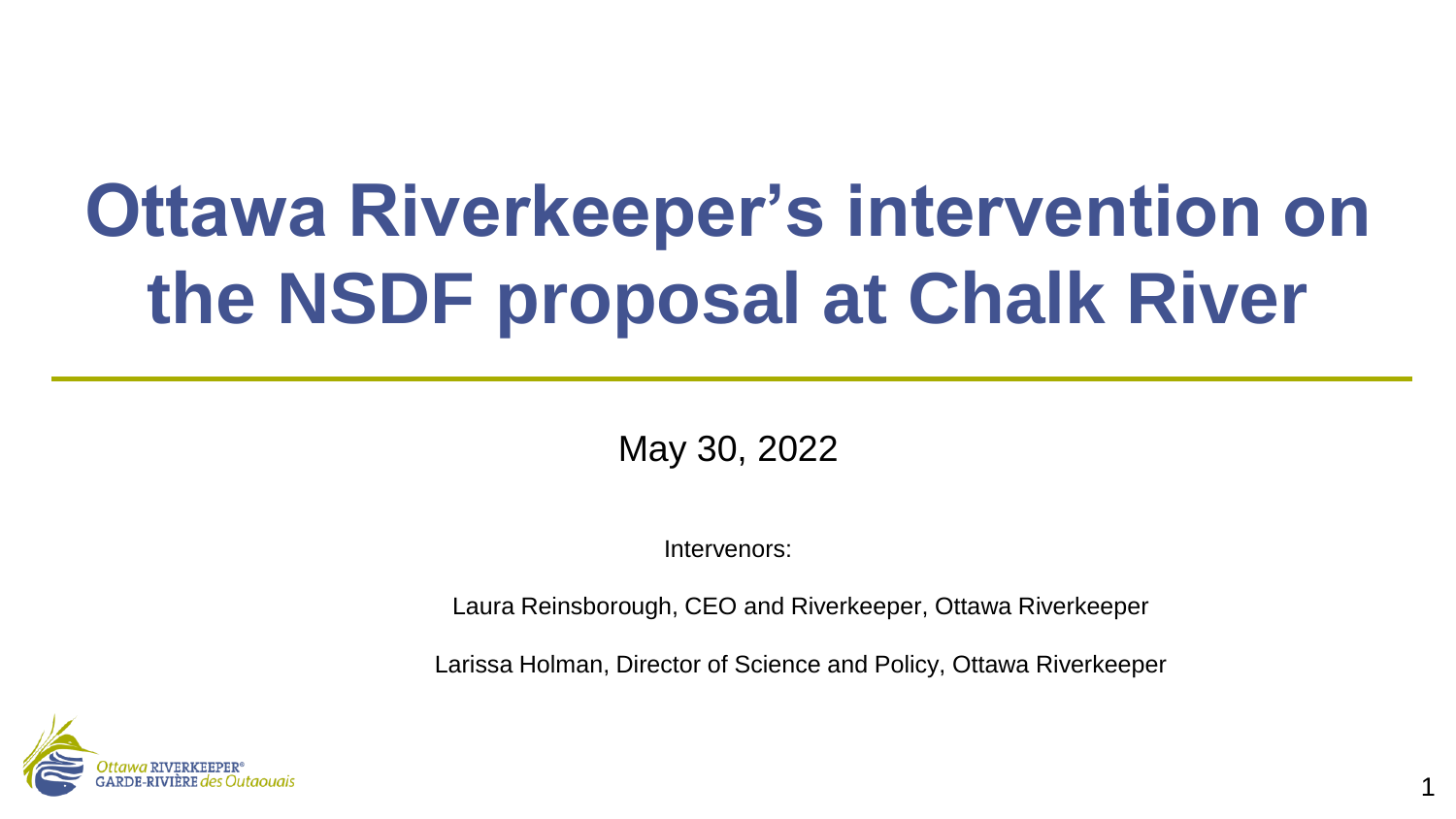# **Introduction**



Ottawa Riverkeeper is a champion and collective voice for the Ottawa River watershed, providing leadership and inspiration to protect, promote and improve its ecological health and future.

We are:

- **Expert and independent**
- Guided by a science-based approach
- Advocates for participatory decisionmaking, public education, access to information, and compliance with protective regulations

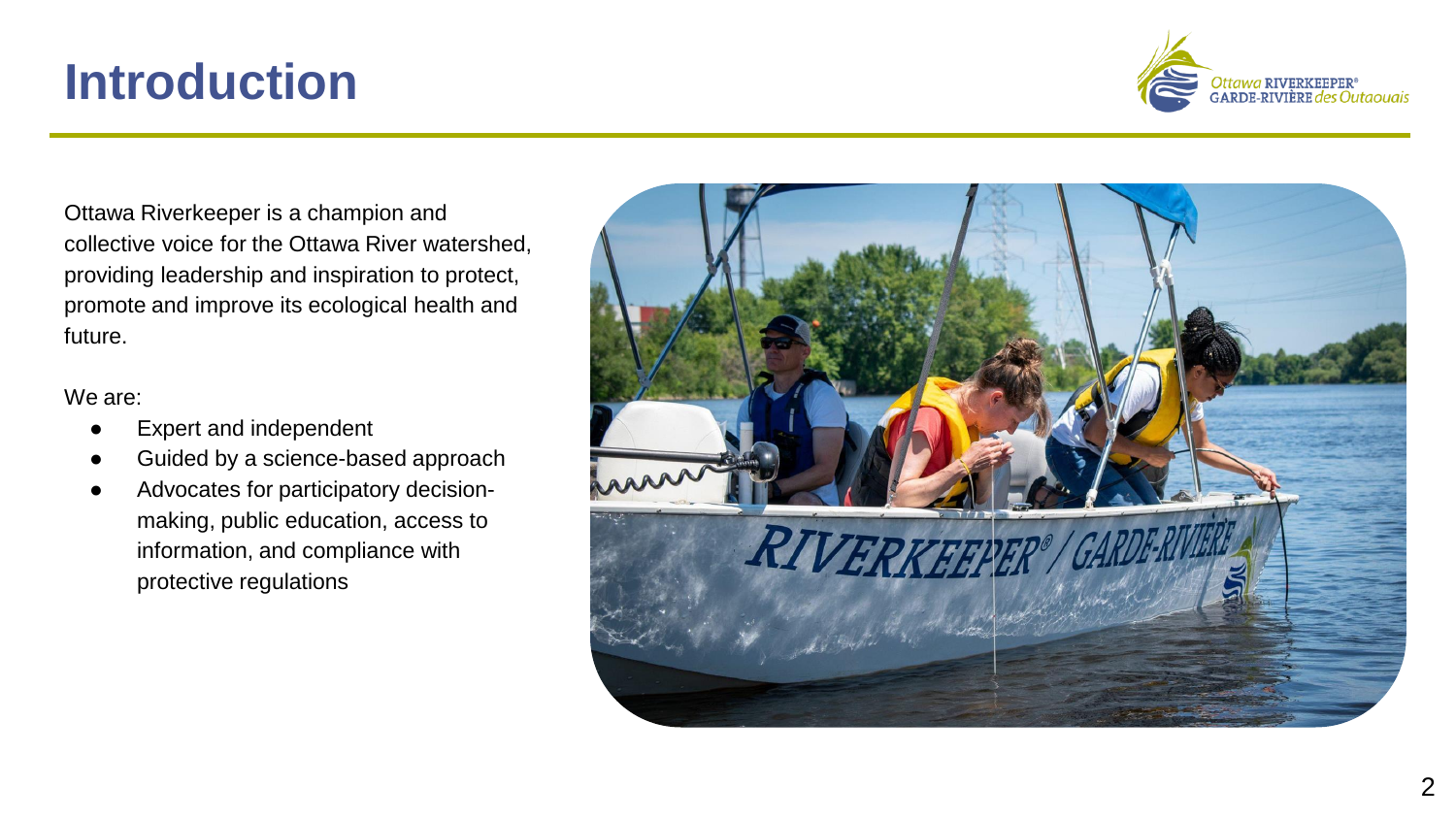

There remain significant shortcomings in the EIS which should have been addressed during the EA decision that a project of this scale necessitates. While EA decisions are related to hearing decisions, these decisions should remain separate.

In 2017 an EA was required for the NSDF under the Canadian Environmental Assessment Act, 2012 (CEAA, 2012).

However in 2022, the Commission accepted the CNSC staff's assessment that the project would not cause significant harm and the public hearings are now framed as a licensing amendment decision.

**We disagree with this finding and would like to speak directly to the environmental assessment of this project and advocate for the following:**

- A. Extending the scoping for an appropriate site to include additional federal lands.
- B. The extension and expansion of the monitoring program to include chemical waste
- C. The necessity of independent reviews of the monitoring program including the duration of monitoring post-closure
- D. A reverse osmosis system added to the proposed wastewater treatment plant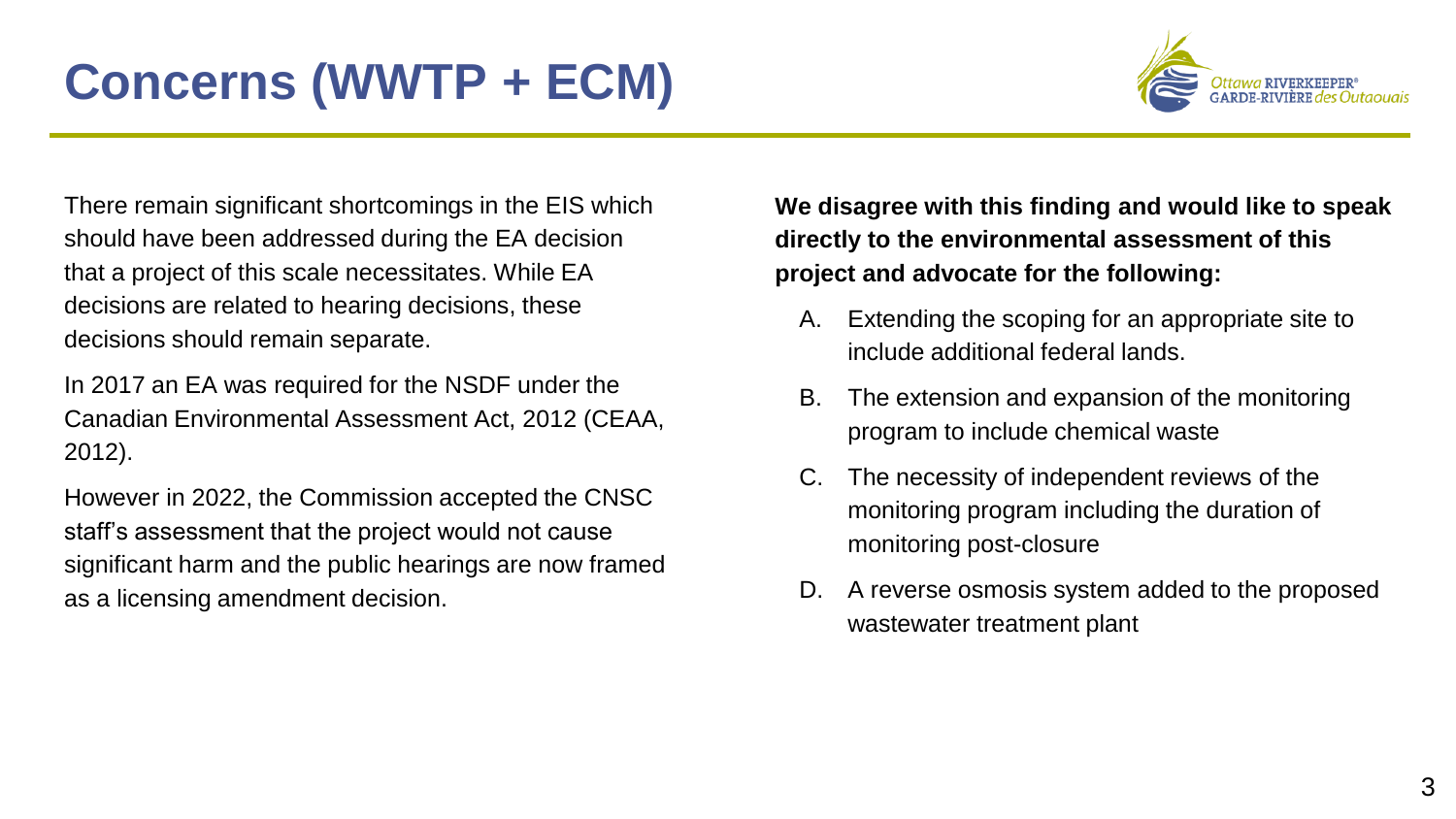# **Concerns (WAC)**



Ottawa Riverkeeper has also raised concerns about the CMD 22-H7 and the corresponding LCH.

We have highlighted how:

- the LCH contains minimal legal requirements
- the need to bind REGDOCs and adopt stricter CSA guidance pertaining to waste characterization
- the WAC is too vague
- the handling and packaging of waste is too vague
- the upper boundaries for waste thresholds were often adopted

#### **Ottawa Riverkeeper insists that CNSC provide increased assurances and oversight through:**

- A. Permitting only the lower-bounds for radionuclides concentrations within the ECM
- B. Including CSA N292.8:21 within the LCH
- C. Ensuring appropriate record-keeping for all materials destined for the ECM.
- D. Explicitly stating expectations for activities, such as how waste characterization will be performed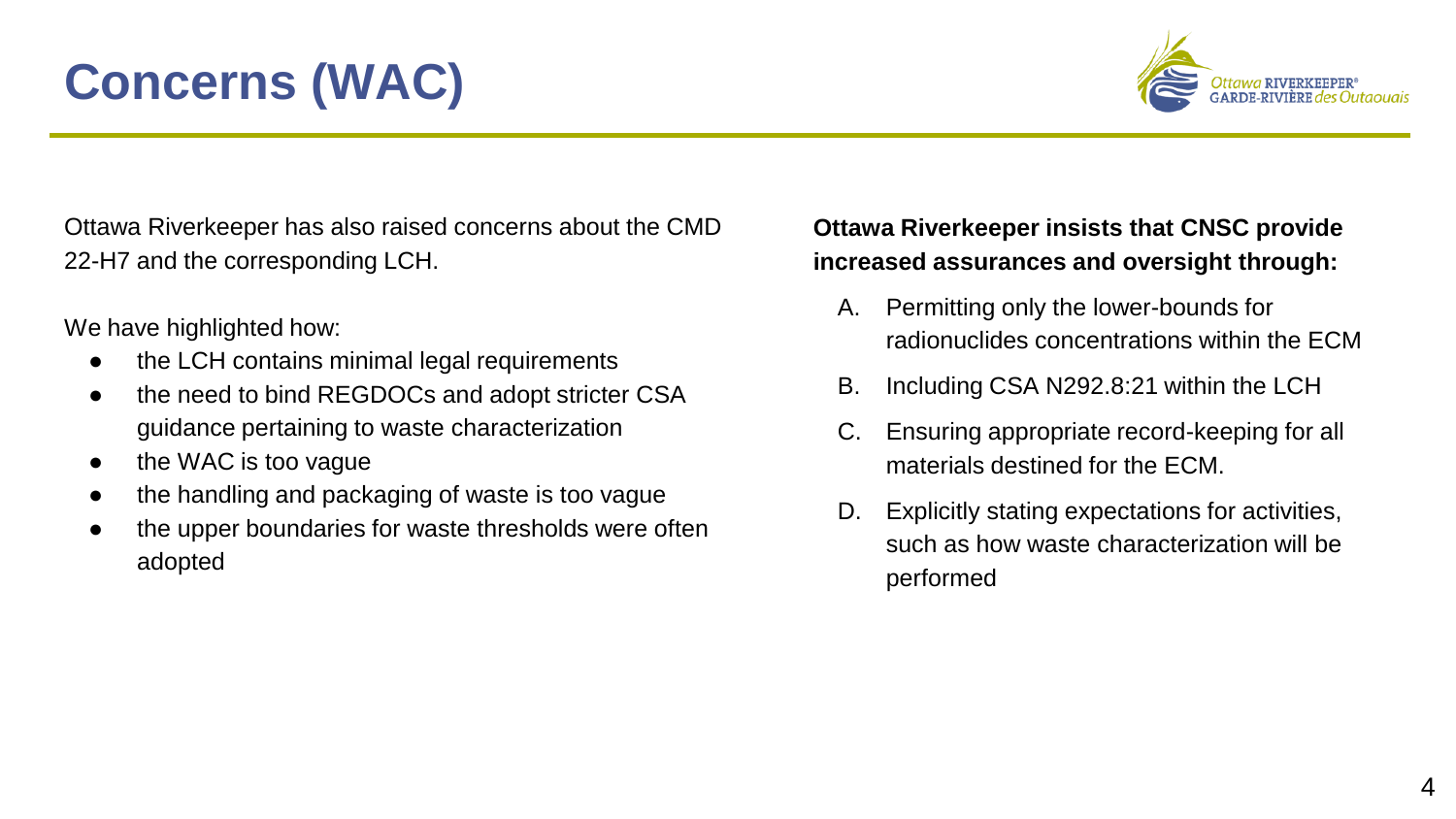# **Role of the regulator**



The Ottawa River and its watershed is not only a source of drinking water for an estimated **5 million** people, but is also one of the great natural marvels of our continent.

It is the unceded, unsurrendered territory of the Algonquin Anishinabeg Nation, home to Canada's capital city, and is a crucial habitat for an incredible amount of biodiversity, all of which depends on this source of water for life.

This river, like all rivers, should be protected from harm, including contaminants, that could otherwise be avoided.

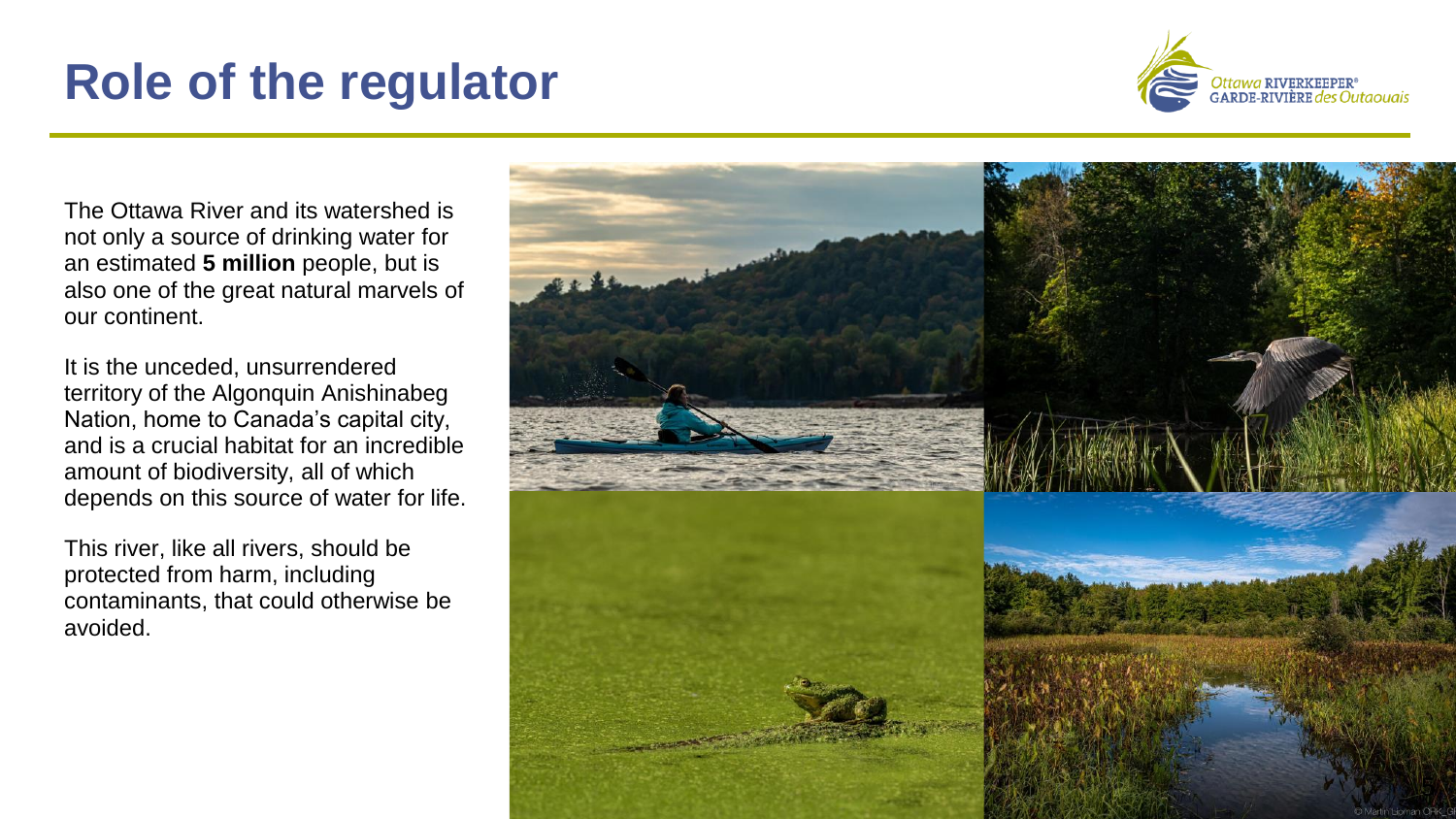### **Questions and Concerns raised**



- 1. The location selected for the ECM is a poor fit for this type of project; it has been described as having 'unfavorable geology' for the ECM. Why wasn't the scoping for an appropriate site extended beyond the immediate boundaries of CRL to include other nearby federal lands?
- 2. The addition of reverse osmosis provides additional environmental protections and is more suitable for addressing a variety of contaminants, thereby removing some of the uncertainty of the current process selected for the WWTP. Why isn't this more stringent process included in the design of the WWTP?
- 3. The WWTP is not guaranteed to produce effluent that meets the release criteria. Why is there no contingency plan to address this risk?
- 4. Stronger measures are available to ensure the best protections for the Ottawa River. For the sake of transparency and public confidence, why weren't more conservative WAC thresholds adopted? And why was CNL permitted to work with CNSC to select thresholds depending on the criteria which best suits CNL's activities?
- 5. What is the process for ensuring that appropriate record-keeping for all materials destined for the ECM is archived and made available to ensure transparency on WAC procedure and waste re-classification was completed?